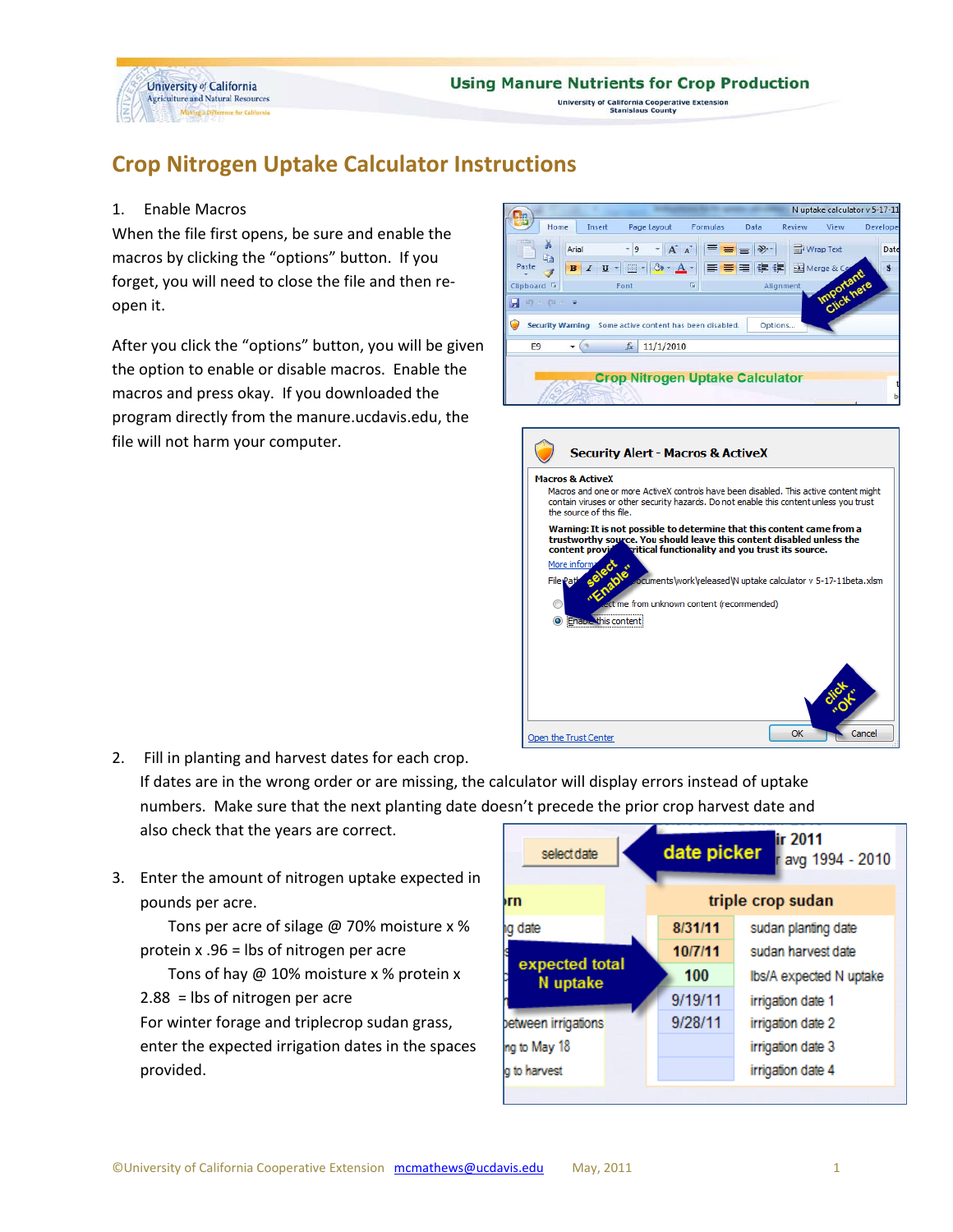For corn, enter the date of the first crop irrigation and the average number of days between irrigations.

4. Select a winter forage growth pattern type, based on when the peak uptake occurs. Use the sample charts below to pick the growth pattern most similar to the type of cereal forage you have. These charts are in pounds of nitrogen per day taken up by a crop planted November 1 and cut April 18.



5. Press the "weather data" button and choose the weather data to use from the list. The weather data itself is stored in the "minmax" tab. Update or add new temperature data from that page. When you have selected the desired weather years, press "okay".

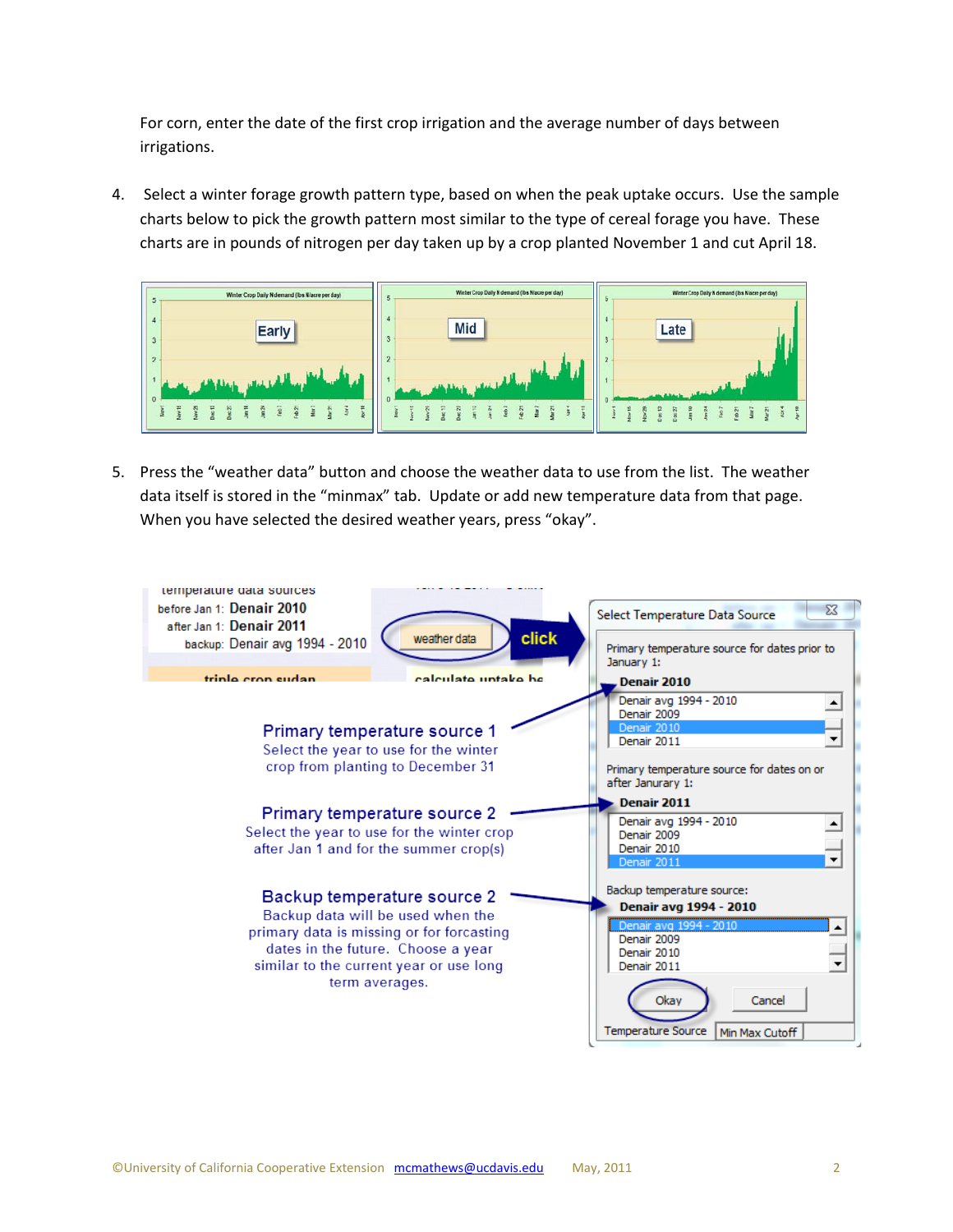6. Scroll down to see the nitrogen uptake by irrigation interval or by cumulative to date. The winter crop has extra dates so that crop progress can be monitored during the longer periods where there are no irrigations. The calculated irrigation dates can be adjusted by entering a different date in the "adjust date" column of the projected nitrogen uptake table.



7. View the corn GDUs to date or to harvest. If desired, choose a new harvest date that will match the GDUs of the corn variety you planted. The default cutoff maximum for corn has been set to 95  $\mathrm{^oF}$ instead of 86 <sup>o</sup>F which is used in the Midwest corn growing regions. It is felt that under wellirrigated conditions, corn is able to continue to grow at higher temperatures. This cutoff can be adjusted by pressing the "weather data" button, and choosing the "Min Max Cutoff" tab on the popup menu. Please tell us how well your custom or default minimum or maximum cutoff temperatures match your observed crop progress.